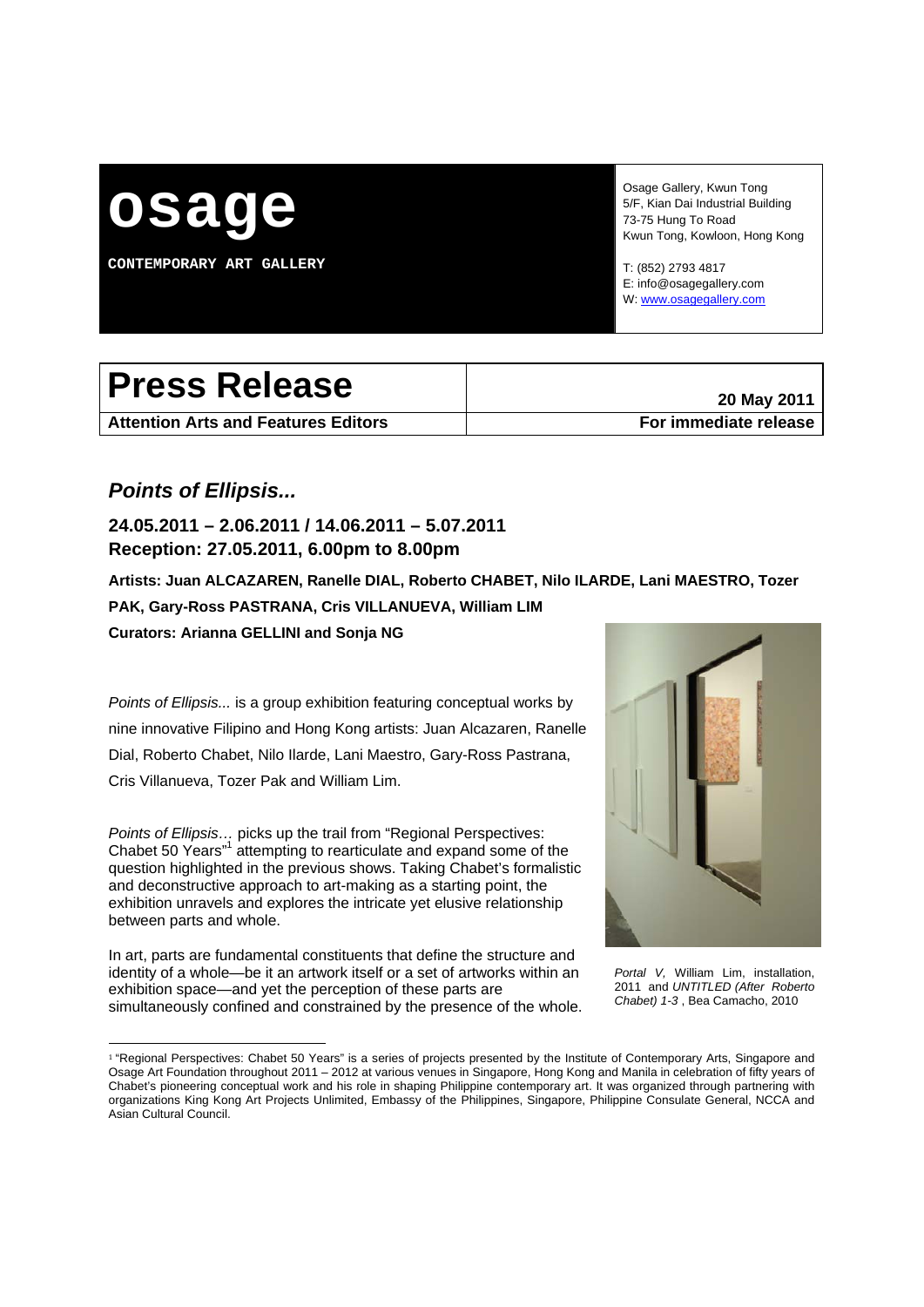On what level can one perceive artworks as parts within an exhibition whole? To what degree is the interpretation surrounding an exhibition driven by the imposition of a theme or by the artworks' independent meaning? *Points of Ellipsis...* seeks to unravel some of these questions as it looks at the ways in which positions and interactions between artworks can contribute to the overall identity of an exhibition as a whole.

In linguistic usage, "…" are suspension points, intentional omissions of words, elliptical points in a pausing of speech, or indexical signs of an unfinished thought. They suspend and protrude a given phrases meaning through a silent echo, connecting two sentences with an invisible thread. In using *Points of Ellipsis...* for this exhibition, the works of the nine selected artists act as sentences within a text, rendering visible the cryptic and invisible threads that connect artworks in an exhibition.

Through these nine artists the entrenched aspects of parts within a whole are explored in nine different and peculiar manners, forming a visual articulation of this intrinsic tug-of-war between the parts and whole. Their temporal and fragmented nature not only highlights fluidity within the final structure, function, and synergy of the parts, but also ultimately questions the static existence of the exhibition as a whole.

Hong Kong based artist and architect William Lim, who carried out an architectural intervention in the previous show *Complete & Unabridged Part II*, this time infiltrates the surface of the exhibition *Points of Ellipsis…* by altering his previous response. Focusing on the immediate wall dimension, Lim will cut around his pre-existing hole, thereby transforming the wall from a spatial element to an object in space; from whole to part. By reversing its nature from large whole to fragmented part, his work and action epitomizes the interactive relationship between parts and whole and opens up new ways to question the practice of exhibition making.

--END—

| Artists:                    | Juan Alcazaren, Ranelle Dial, Roberto Chabet, Nilo Ilarde, Lani Maestro,<br>Tozer Pak, Gary-Ross Pastrana, Chris Villanueva and William Lim |
|-----------------------------|---------------------------------------------------------------------------------------------------------------------------------------------|
|                             |                                                                                                                                             |
| Curators:                   | Arianna Gellini and Sonja Ng                                                                                                                |
| Venue:                      | Osage Kwun Tong                                                                                                                             |
| Address:                    | 5/F, Kian Dai Industrial Building, 73-75 Hung To Road, Kwun Tong,                                                                           |
|                             | Kowloon, Hong Kong                                                                                                                          |
| Tel:                        | (852) 2793 4817                                                                                                                             |
| <b>Exhibition Duration:</b> | 24 May 2011 till 6 June 2011, 14 June till 5 July 2011                                                                                      |
| Reception:                  | 27 May 2011 (Friday), 6.00pm - 8.00pm                                                                                                       |
| Reception Sponsors:         | San Miguel                                                                                                                                  |

## **ABOUT** *POINTS OF ELLIPSIS...*

## **[ENCL.] APPENDIX A: PRESS IMAGES**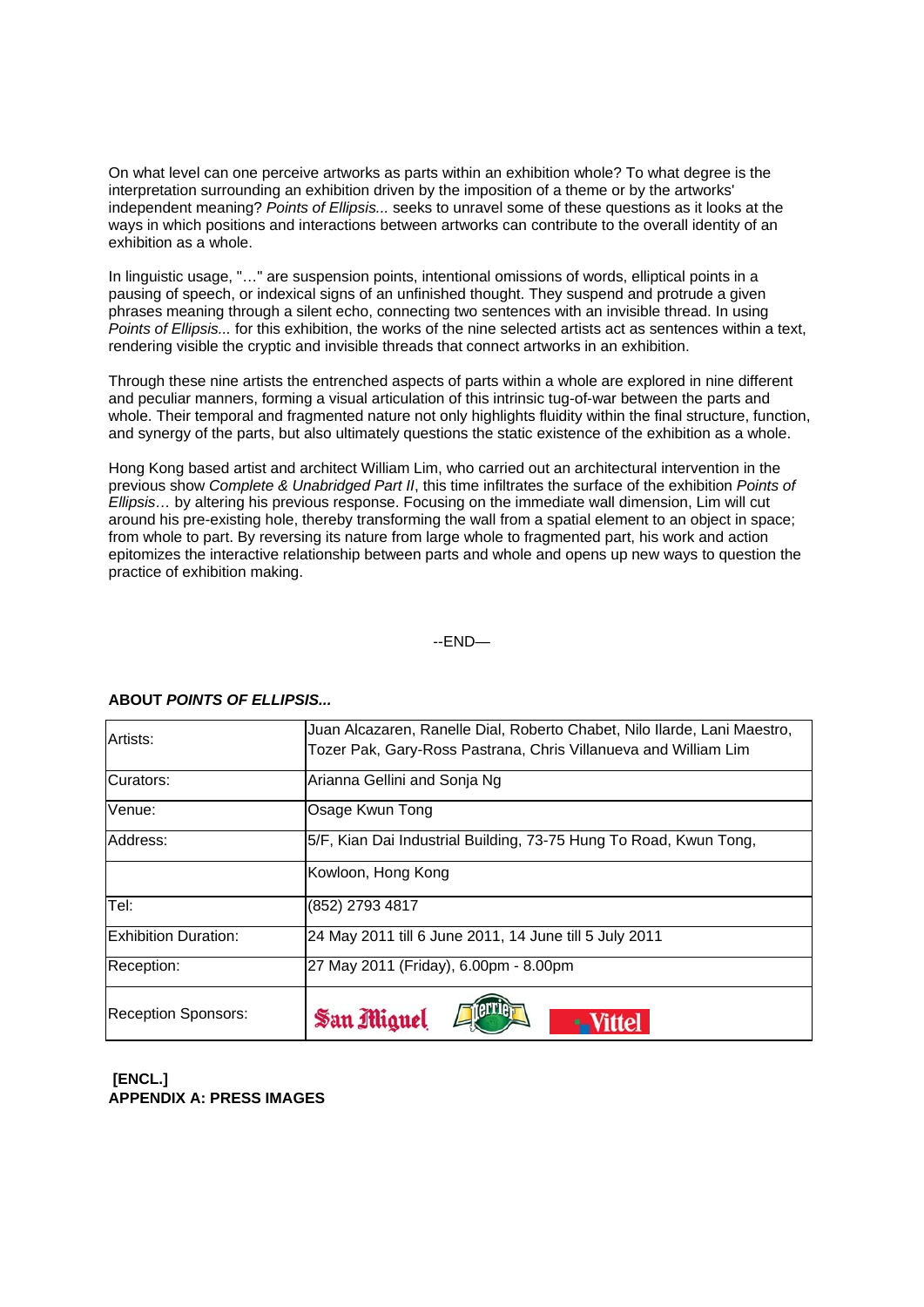# **APPENDIX A: PRESS IMAGES**



*Ethnic Bullet* (2010) by Cris Villanueva, Jr. 2 panels, 122cm X 183cm each



*Russian Painting 1* (1984/2010) by Roberto Chabet Installation, 243.84 x 426.72 x 30.48 cm